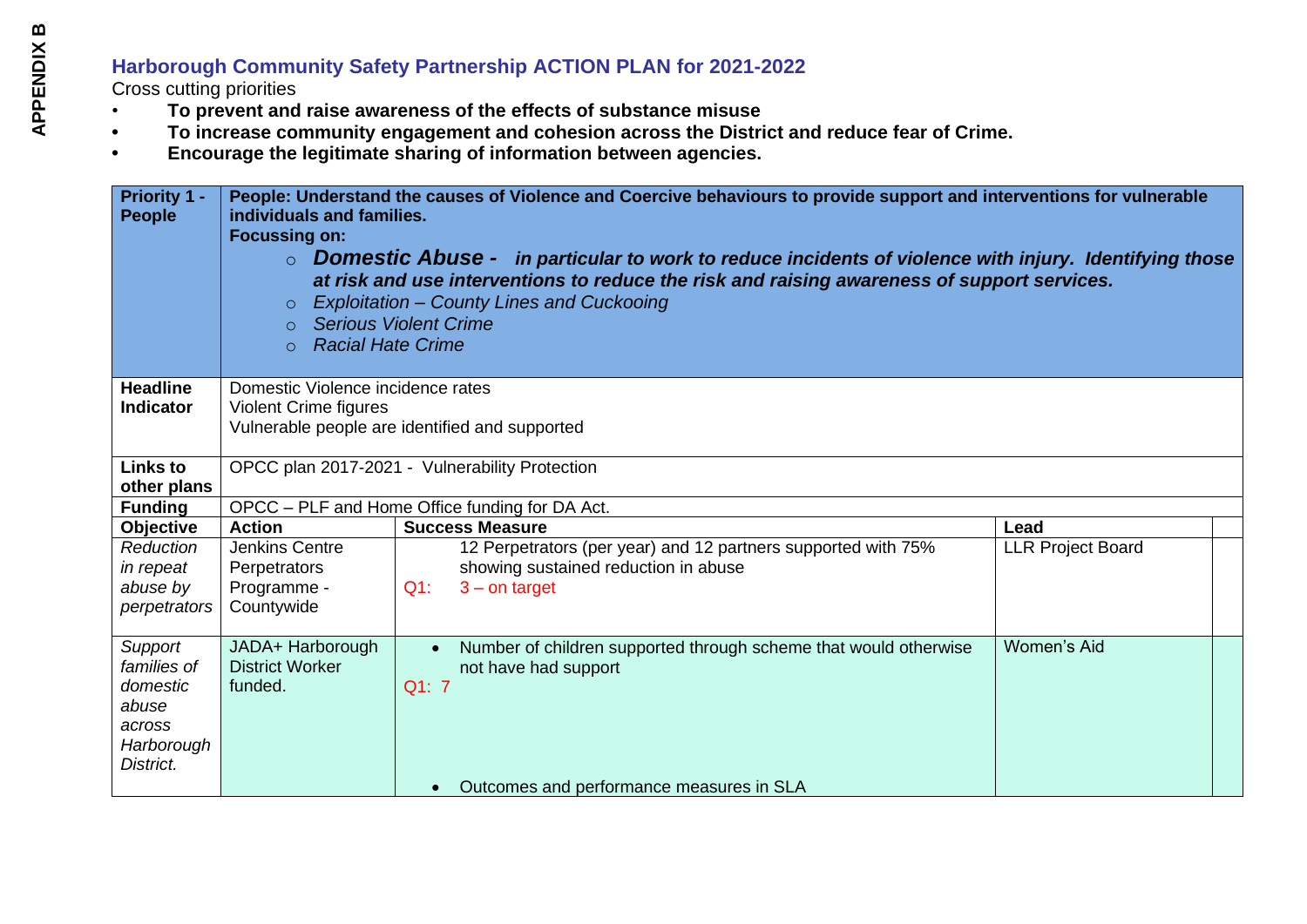|                                                                                 |                                                                                                                                                         | $Q1$ :                                                                                                                                                                                                                                                                                                                       |                |                                                             |
|---------------------------------------------------------------------------------|---------------------------------------------------------------------------------------------------------------------------------------------------------|------------------------------------------------------------------------------------------------------------------------------------------------------------------------------------------------------------------------------------------------------------------------------------------------------------------------------|----------------|-------------------------------------------------------------|
|                                                                                 |                                                                                                                                                         | Number of referrals received this quarter                                                                                                                                                                                                                                                                                    | $\overline{4}$ |                                                             |
|                                                                                 |                                                                                                                                                         | Number of new referrals received this 1/4 (family                                                                                                                                                                                                                                                                            | 6              |                                                             |
|                                                                                 |                                                                                                                                                         | breakdown i.e. number of children)                                                                                                                                                                                                                                                                                           |                |                                                             |
|                                                                                 |                                                                                                                                                         | Number of C&YP supported this quarter                                                                                                                                                                                                                                                                                        | $\overline{7}$ |                                                             |
|                                                                                 |                                                                                                                                                         | 1:1 support work completed this quarter                                                                                                                                                                                                                                                                                      | 40             |                                                             |
|                                                                                 |                                                                                                                                                         | Targeted group work undertaken this quarter                                                                                                                                                                                                                                                                                  | $\overline{7}$ |                                                             |
|                                                                                 |                                                                                                                                                         | Number of school based workshops completed                                                                                                                                                                                                                                                                                   |                |                                                             |
|                                                                                 |                                                                                                                                                         | this quarter                                                                                                                                                                                                                                                                                                                 | 0              |                                                             |
|                                                                                 |                                                                                                                                                         | Number of parent / carer telephone contact                                                                                                                                                                                                                                                                                   |                |                                                             |
|                                                                                 |                                                                                                                                                         | sessions                                                                                                                                                                                                                                                                                                                     | $\mathbf{1}$   |                                                             |
|                                                                                 | Use of DA Bill<br>accommodation<br>Support Fund to<br>fulfil new statutory<br>duty                                                                      | • Domestic Abuse Housing Link Worker<br>Q1: Will recruit in Q3                                                                                                                                                                                                                                                               |                | County Board and Local<br>group. Funding from<br>Government |
| Multi-<br>agency<br>support for<br>repeat non-<br>high risk<br>victims of<br>DA | Domestic Abuse<br><b>JAG</b>                                                                                                                            | Reduction in incidents<br>Number of victims supported<br>Q1: Not yet in place - awaiting ISA agreement.<br>Q2: on hold<br>Q1: All offences and incidents DA 270 (1 less than same Qtr 2020 but up 5%<br>on ytd).                                                                                                             |                | Police                                                      |
| Raise<br>Awareness<br>of Domestic<br>Abuse<br>Support<br><b>Services</b>        | Promote campaigns<br>aimed at victims and<br>perpetrators.<br>Use of social<br>media<br>Work with local<br>$\bullet$<br>businesses e.g.<br>hairdressers | • Increase in referrals to support services<br>Q1& Q2: Domestic Abuse advice and training on HDC Intranet for Staff.<br>Social media push in April<br>September awareness adverts running on HFM and Cross Counties Radio<br>Rolling ytd data from UAVA referrals :<br>April 2020- March 2021 -150 same period last year 175 |                | CS Team                                                     |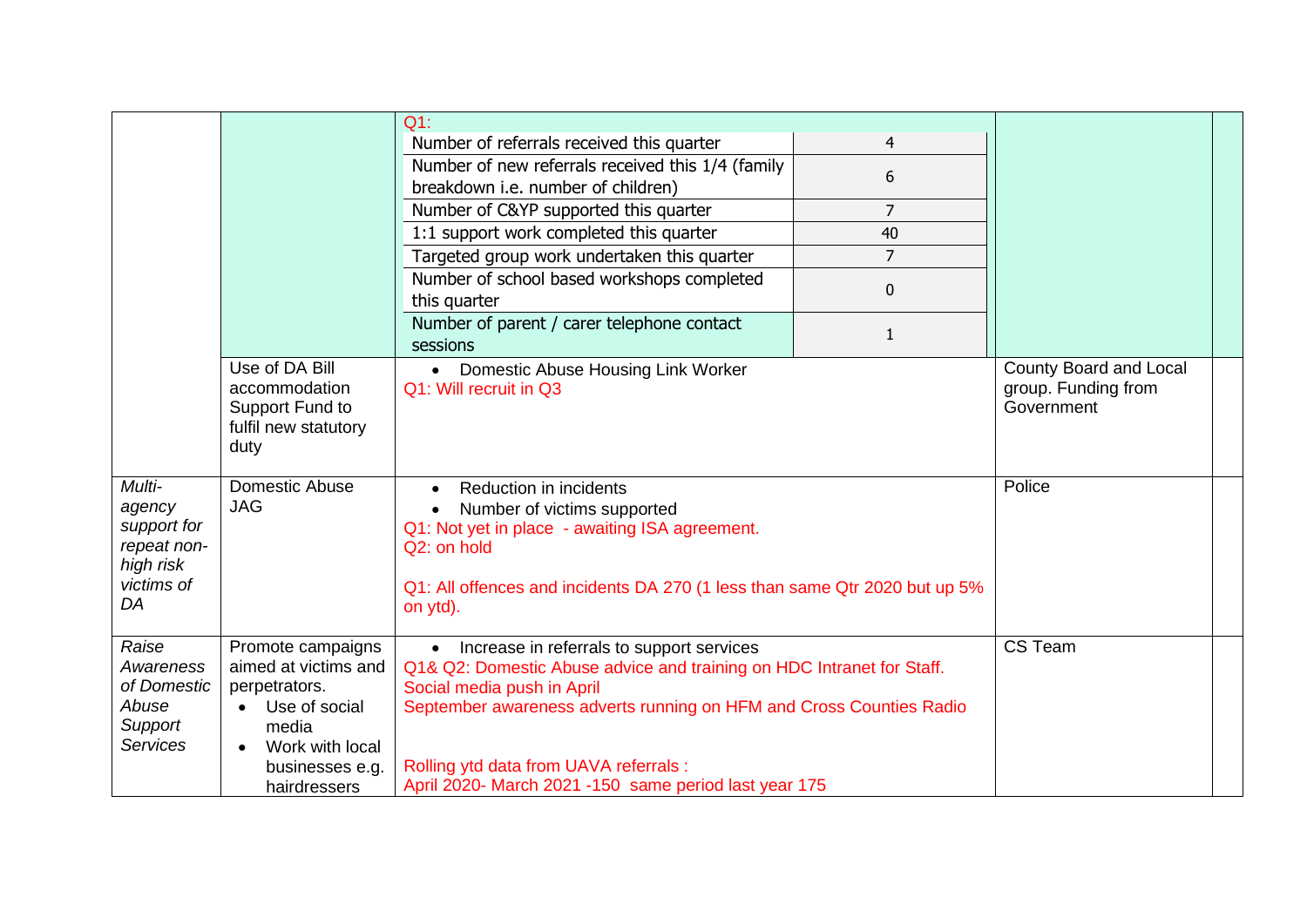|                                                                                                        | Work with<br>$\bullet$<br>professionals<br>Turning point<br>$\bullet$<br>will explore the<br>amount of<br>referrals made<br>to UAVA and<br>focus on<br>increasing this                                            | July 2020 - June 2021 - 172 same period last year 174<br>Data from dashboard:<br><b>LSCB Safer Dashboard   Tableau Public</b>                                                                                                                        |                         |  |
|--------------------------------------------------------------------------------------------------------|-------------------------------------------------------------------------------------------------------------------------------------------------------------------------------------------------------------------|------------------------------------------------------------------------------------------------------------------------------------------------------------------------------------------------------------------------------------------------------|-------------------------|--|
| Raise<br>awareness<br>of the link<br>between<br>DA and<br>alcohol<br>with re-<br>opening of<br>the NTE | <b>Revisit Ask for</b><br>Angela campaign                                                                                                                                                                         | Refresh the scheme with NTE businesses by September 2021 (covid<br>dependent)<br>Q2: September - articles in Residents, Members and Parish newsletters<br>Complete feedback review from businesses on use in April 2022.<br>$\bullet$                | CS Team with Pubwatch - |  |
| Raise<br>awareness<br>of types of<br>non-<br>physical<br>Domestic<br>Abuse                             | To professionals -<br>staff training<br><b>Residents</b><br>Through training<br>and media<br>campaigns<br>Informed by<br>information gathered<br>at new DA JAG<br>where it will be<br>included as agenda<br>item. | Number of attendees on training course<br>$\bullet$<br>Number of courses ran<br>$\bullet$<br>Number of media campaigns<br>Adverts run on HFM and Cross Counties Radio.<br>Information on staff intranet and domestic abuse online training promoted. | CS Team                 |  |
| Increase<br>intelligence<br>of County                                                                  | <b>Turning Point to</b><br>work with the police<br>to enable support of                                                                                                                                           | Turning point and police to meet to discuss county lines pathways<br>$\bullet$<br>between the two agencies.                                                                                                                                          | <b>Turning Point</b>    |  |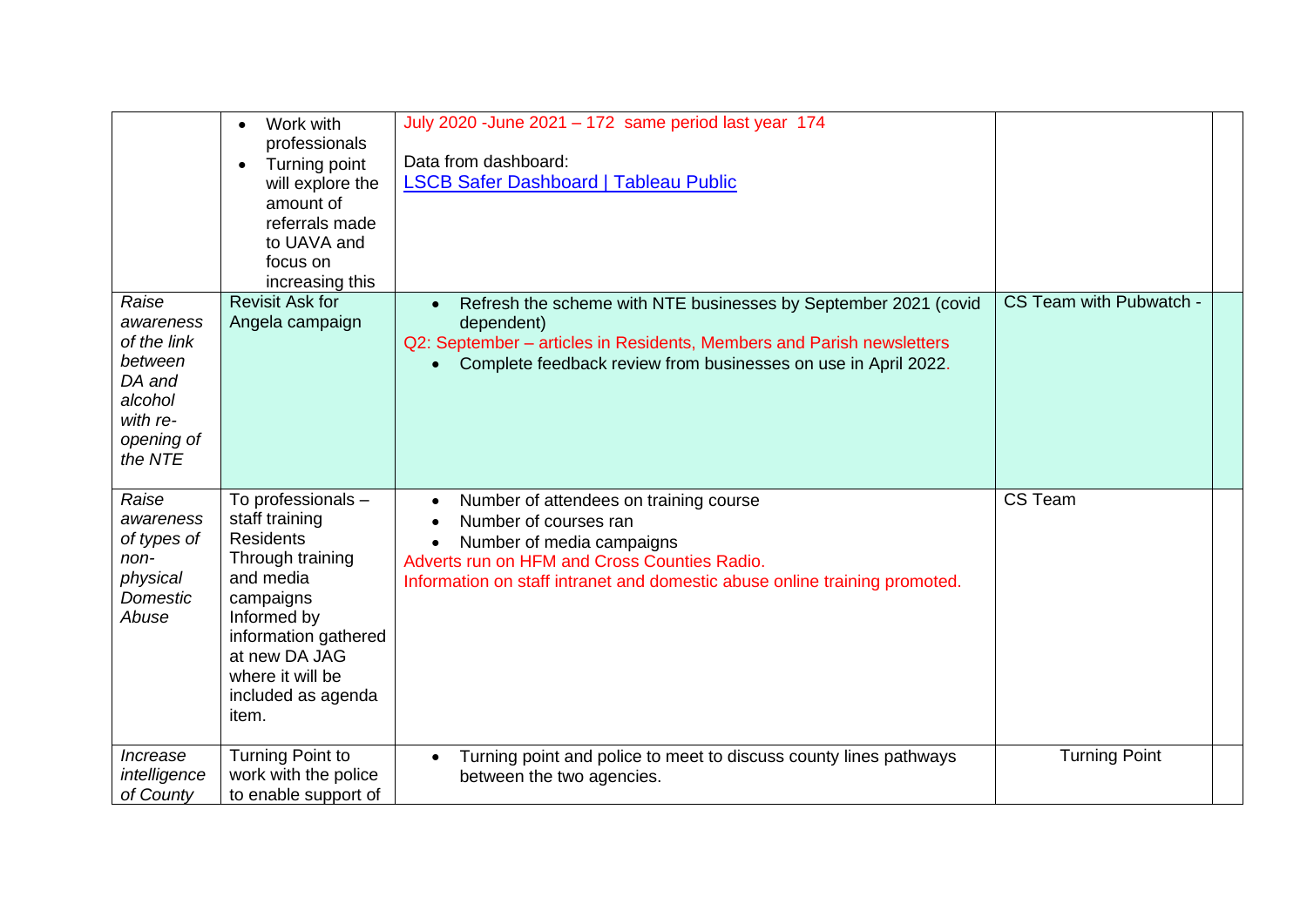| Lines<br>between<br>agencies<br>and police<br>around<br>vulnerable<br>drug users.                       | victims of County<br>Lines and<br>Cuckooing and to<br>work with<br>perpetrators through<br>court orders etc.                                     | Turning Point to discuss concerns of cuckooing of Service users<br>through the jag or with Police directly.                                                                                                                                                                                                                                                                                                                                                                                                                                                                                                                                                                        |                      |  |
|---------------------------------------------------------------------------------------------------------|--------------------------------------------------------------------------------------------------------------------------------------------------|------------------------------------------------------------------------------------------------------------------------------------------------------------------------------------------------------------------------------------------------------------------------------------------------------------------------------------------------------------------------------------------------------------------------------------------------------------------------------------------------------------------------------------------------------------------------------------------------------------------------------------------------------------------------------------|----------------------|--|
| To take a<br>targeted<br>approach<br>on those<br>most at risk<br>of Serious<br><b>Violent</b><br>Crime. | Investigate peak<br>offending hours and<br>target resources<br>accordingly and<br>work with NTE on<br>awareness<br>(early hours of<br>Sunday am) | NTE action plan<br>$\bullet$<br>Police operational plans<br>$\bullet$                                                                                                                                                                                                                                                                                                                                                                                                                                                                                                                                                                                                              | Police               |  |
|                                                                                                         | Look at those most<br>at risk of being<br>victims and raise<br>awareness and<br>educate.<br>Ages and Locations.                                  | Analyse victim figures and develop campaign for the target audience<br>$\bullet$<br>Role out of campaign completed<br>Qtr: 1 Newsletter article on Operation Sceptre to schools - Assemblies<br>throughout April to Brooke House School, Kibworth school, Welland Park<br>Academy.<br>Qtr2: PCC data on violence against women and girls will be analysed<br>and local work undertaken.<br>School Autumn newsletter contains information regarding "Make a Strand<br>against violence" campaign aims to support young people to help prevent<br>violence, by encouraging them to look after their mates.<br>Make a stand promoted on social media forums for start of school term. | Police and CSP       |  |
|                                                                                                         | Turning Point will be<br>pro- active providing<br>information on the<br>rise in Alcohol<br>referrals in the<br>district. Further it              | To create capacity for Alcohol assessments and intervention at the<br>Harborough spoke<br>To offer an Alcohol group work intervention to those residing in<br>Harborough<br>To manage all CJ referrals for Alcohol within Turning Point<br>To work with police colleagues to encourage wider use of CC's and<br>CR's within Harborough for Alcohol related offending                                                                                                                                                                                                                                                                                                               | <b>Turning Point</b> |  |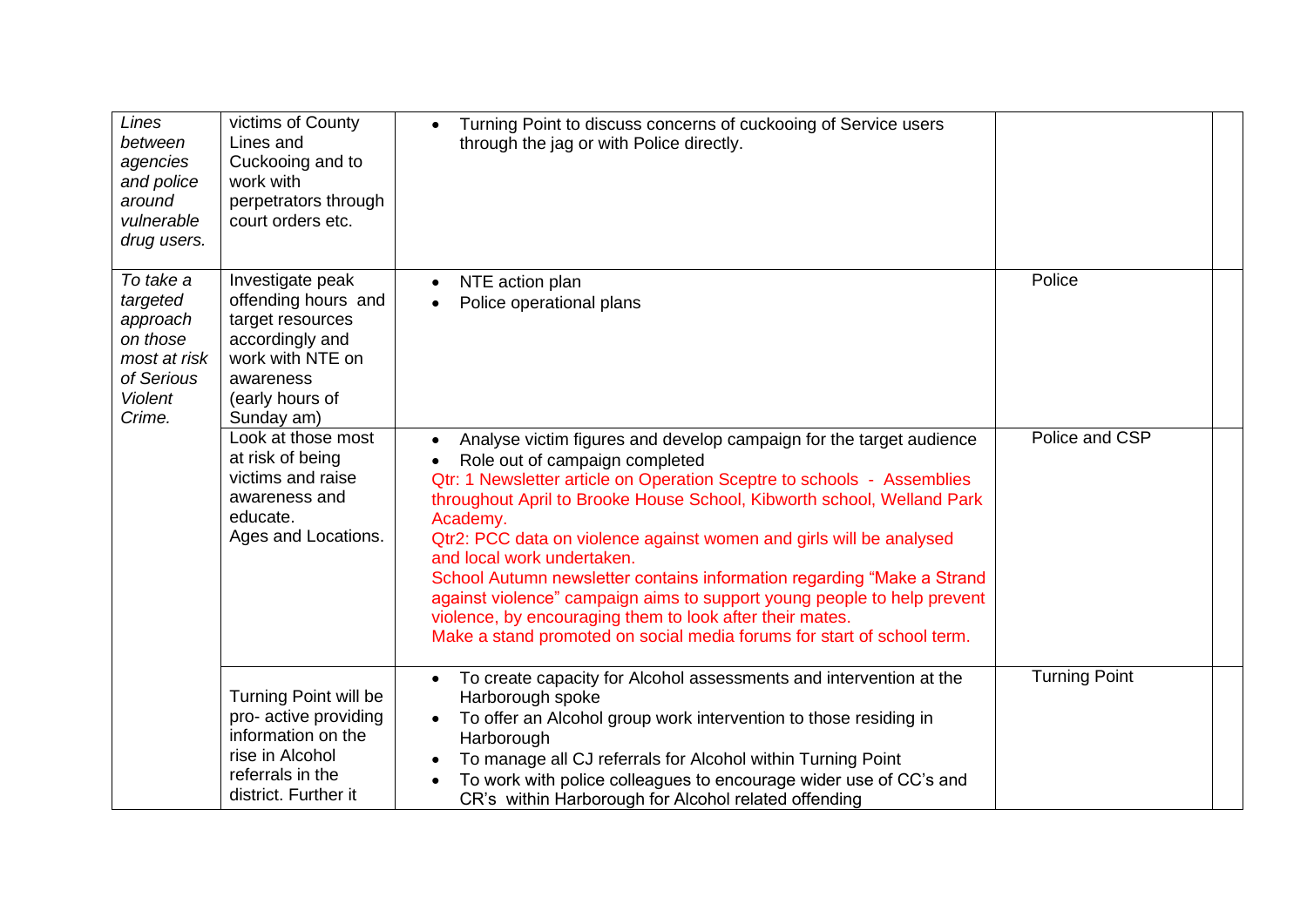|                                                                                                          | can provide the<br>intervention for any<br>CJ disposals<br>attached to Alcohol,<br>related violence<br>such as Condition<br>cautions, ATR'S<br>etc., and can<br>provide advice and<br>consultation on this.<br>Discuss any<br>disposals at JAG. |                                                                                                                                                                                                                                                                                                                                                                                     |           |  |
|----------------------------------------------------------------------------------------------------------|-------------------------------------------------------------------------------------------------------------------------------------------------------------------------------------------------------------------------------------------------|-------------------------------------------------------------------------------------------------------------------------------------------------------------------------------------------------------------------------------------------------------------------------------------------------------------------------------------------------------------------------------------|-----------|--|
| Early<br>intervention<br>with young<br>people to<br>prevent<br><b>Serious</b><br><b>Violent</b><br>Crime | Knife crime<br>education in schools<br>Virtual training offer<br>in April<br>Part of Op<br><b>Sceptre</b><br>Article in<br>newsletters<br>(Parish and<br>Speak-out)                                                                             | Number of schools/pupils taking part in online training<br>$\bullet$<br>Q1: Promoted the knife crime workshops in the schools Easter term<br>newsletter - The Kibworth School, Brook House and Welland Park Academy<br>took part. w/c 26 <sup>th</sup> April 2021<br>Article of Op Sceptre in Speak out magazine q1 and article on make a stand<br>and violent crime in q2 edition. | Police/CS |  |
| <b>Racial Hate</b><br>Crime                                                                              | Run campaign<br>during Hate<br>awareness week -<br>$9th - 16th October -$<br>specifically<br>highlighting racial<br>hate crime.                                                                                                                 | Campaign developed and support across all media channels during<br>$\bullet$<br>week.<br>Numbers reached<br>$\bullet$<br>Will be run in Q3                                                                                                                                                                                                                                          | CS team   |  |
| Improve the<br>protection<br>of                                                                          | Continue to identify<br>those at risk of<br>child sexual<br>exploitation,                                                                                                                                                                       | Comms plan developed for opportunities for promote awareness<br>$\bullet$<br>throughout 2021/22 completed.<br>Increase of awareness<br>$\bullet$                                                                                                                                                                                                                                    | All       |  |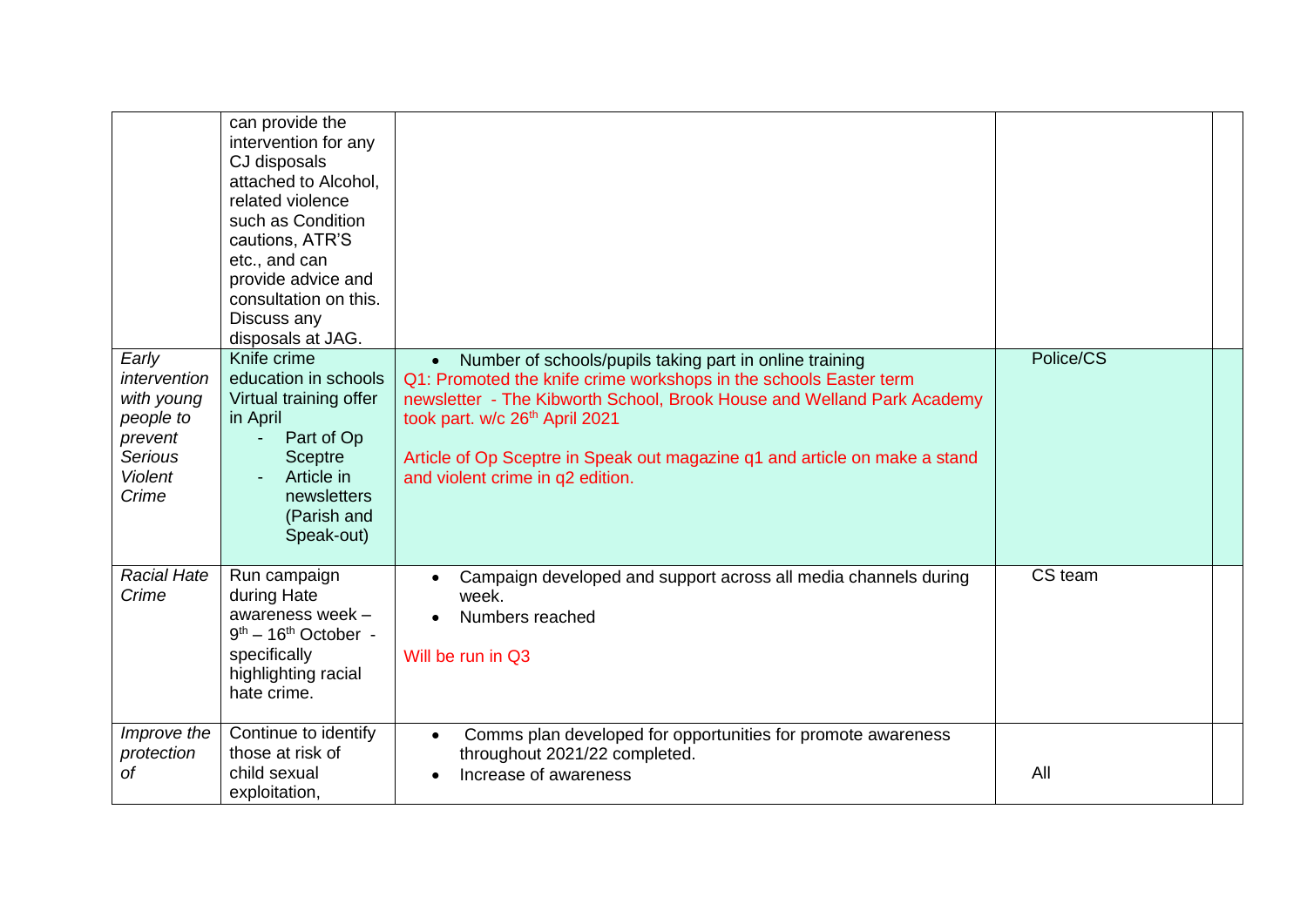| vulnerable   | radicalisation,               | Q1 promoted the Unseen campaign about spotting signs of modern day      |                   |  |
|--------------|-------------------------------|-------------------------------------------------------------------------|-------------------|--|
| people by    | modern day slavery            | slavery                                                                 |                   |  |
| working      | and those who seek            |                                                                         |                   |  |
| with our     | to exploit them by            | Promoted the Modern Day Slavery awareness seminar to all councillors in |                   |  |
| partners to  | safeguarding the              | July 21. (free event - went out in members briefing via comms)          |                   |  |
| ensure       | vulnerable and                |                                                                         |                   |  |
| that the     | bringing to justice           | Upcoming anti-slavery day in October and intensification week           |                   |  |
| most at risk | the perpetrators. $-$         |                                                                         |                   |  |
| are          | Through work at the           | Safeguarding month in March 22                                          |                   |  |
| identified   | JAG.                          |                                                                         |                   |  |
| and the risk |                               | CSE stop campaign March 22.                                             |                   |  |
| is           | Promoting of the<br>$\bullet$ |                                                                         |                   |  |
| reduced.     | <b>MDS</b> helplines          | County Lines Awareness and intensification week in October 21           |                   |  |
|              | and work with                 |                                                                         | CS Team - schools |  |
|              | organisations to              |                                                                         |                   |  |
|              | help spot the                 |                                                                         |                   |  |
|              | signs.                        |                                                                         |                   |  |
|              | Work with                     |                                                                         |                   |  |
|              | Schools to                    |                                                                         |                   |  |
|              | identify those at             |                                                                         |                   |  |
|              | risk of CSE /CCE              |                                                                         |                   |  |
|              | Raise awareness               |                                                                         |                   |  |
|              | in our                        |                                                                         |                   |  |
|              | communities                   |                                                                         |                   |  |
|              | about the                     |                                                                         |                   |  |
|              | different risks               |                                                                         |                   |  |
|              | online to young               |                                                                         |                   |  |
|              | people and how                |                                                                         |                   |  |
|              | to spot the signs             |                                                                         |                   |  |
|              | and build                     |                                                                         |                   |  |
|              | confidence to                 |                                                                         |                   |  |
|              | report it                     |                                                                         |                   |  |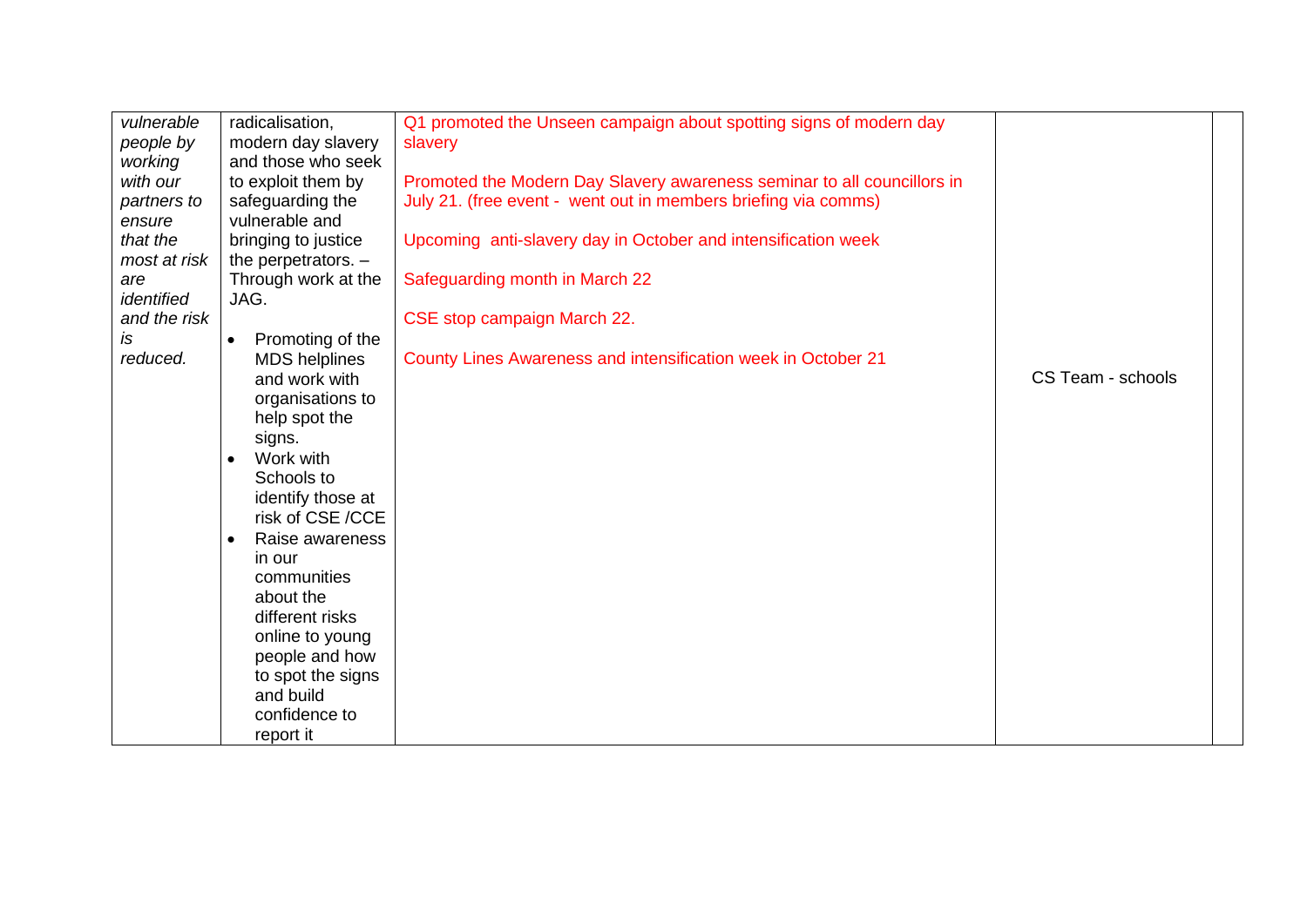| <b>Priority 2</b>                      | <b>Places:</b><br>Working with communities to reduce incidents by utilising available powers and resources in a<br>targeted way<br><b>Focussing on:</b><br>○ <b>Anti-social behaviour</b> – including Neighbour disputes and Recreation Areas<br>Illegal drug use - including Nitrous Oxide/ Cannabis use in residential properties<br>$\circ$<br>Road safety - Speeding<br>$\circ$<br><b>Night Time Economy Recovery plan</b><br>$\circ$ |                                                                                                                                                                                                                                             |                              |  |
|----------------------------------------|-------------------------------------------------------------------------------------------------------------------------------------------------------------------------------------------------------------------------------------------------------------------------------------------------------------------------------------------------------------------------------------------------------------------------------------------|---------------------------------------------------------------------------------------------------------------------------------------------------------------------------------------------------------------------------------------------|------------------------------|--|
| <b>Headline Indicator</b>              | Numbers of ASB complaints<br>Repeat victimisation of ASB<br><b>Public Order offences</b><br>Numbers of RTC's                                                                                                                                                                                                                                                                                                                              |                                                                                                                                                                                                                                             |                              |  |
| <b>Links with other</b><br>plans       | OPCC plan 2017-2021 - Viable Partnerships                                                                                                                                                                                                                                                                                                                                                                                                 |                                                                                                                                                                                                                                             |                              |  |
| <b>Funding</b>                         |                                                                                                                                                                                                                                                                                                                                                                                                                                           |                                                                                                                                                                                                                                             |                              |  |
| <b>Objective</b>                       | <b>Action</b>                                                                                                                                                                                                                                                                                                                                                                                                                             | <b>Success Measure</b>                                                                                                                                                                                                                      | Lead                         |  |
| Work to reduce the<br>incidents of ASB | Work with Partners including Registered<br>Social Landlords to share information and<br>messages to reduce ASB from neighbours<br>and public open spaces whilst coming out of<br>Government restrictions<br><b>Respect and Tolerate</b><br><b>Lighter Nights</b><br>Safer Summer Campaign<br><b>Celebrate Safely</b><br>$\bullet$                                                                                                         | Reduction in ASB figures by 5%<br>$\bullet$<br>Q1: Lighter Nights campaign<br>ASB incidents down 22.38% YTD<br>Q2: Safer Summer campaign - Radio<br>campaign on HFM and Cross Counties.<br>Social Media Campaign, Countywide<br>lead by HDC | CS Team<br>Plus all partners |  |
|                                        | Use of mediation where appropriate for<br>Neighbour disputes to reduce repeat<br>incidents                                                                                                                                                                                                                                                                                                                                                | Number of occasions used<br><b>Customer satisfaction</b><br>Q1: no new external mediation cases in<br>this quarter.                                                                                                                         | CS Team                      |  |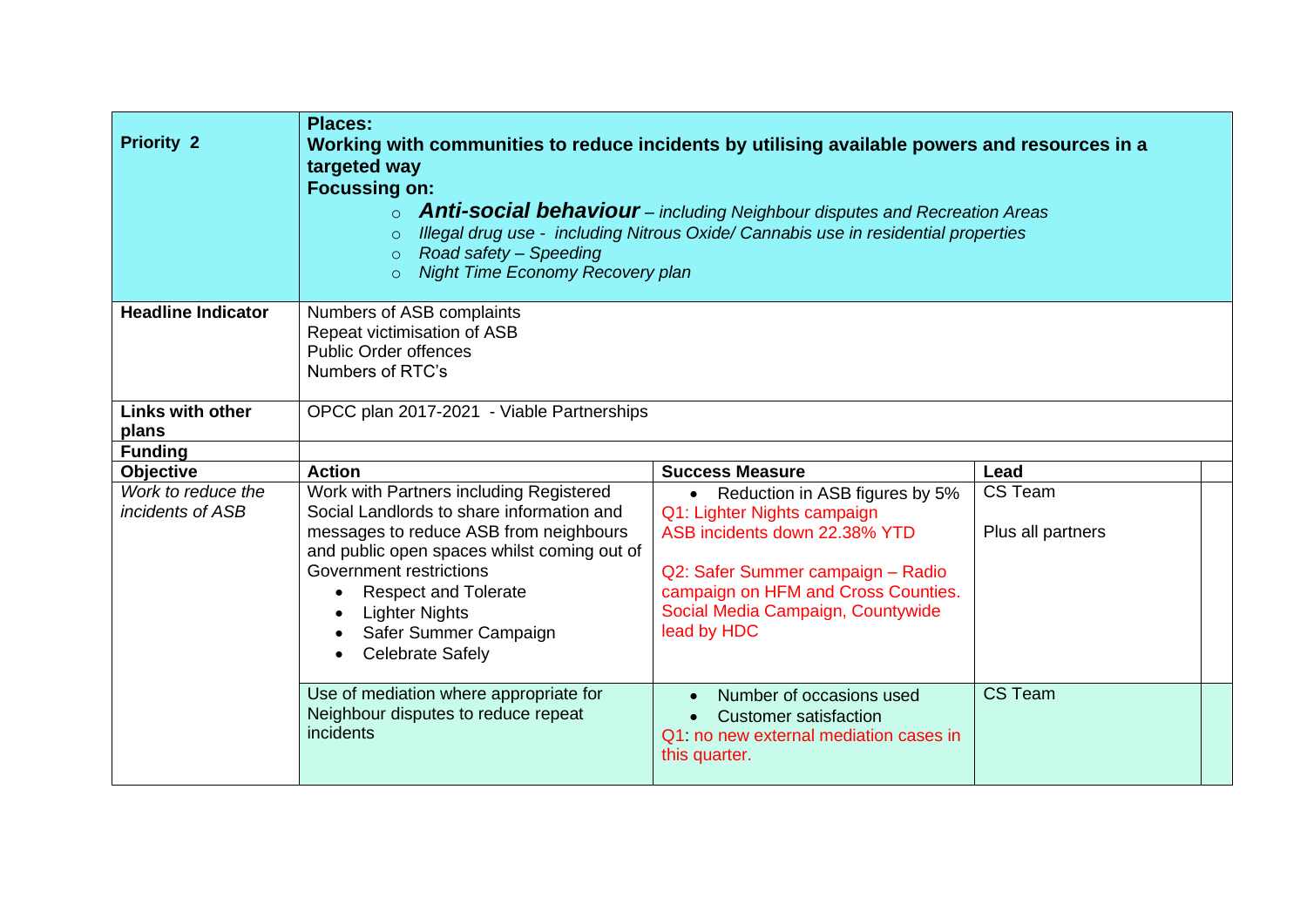|                                                                                     | Use of re-deployable CCTV cameras to<br>deter and detect crime and ASB in hotspot<br>locations                                                                       | Reduction in calls around ASB<br>once camera has been deployed<br>Q1: Camera's at Little Bowden Rec and<br><b>Western Avenue</b><br>Q2:Camera upgraded to 4G and put<br>back at Little Bowden until new<br>permanent camera is put in place. | CS Team                    |  |
|-------------------------------------------------------------------------------------|----------------------------------------------------------------------------------------------------------------------------------------------------------------------|----------------------------------------------------------------------------------------------------------------------------------------------------------------------------------------------------------------------------------------------|----------------------------|--|
|                                                                                     | Increase number of young people identified<br>that are causing ASB and utilise incremental<br>approach to reduce repeat offending and to<br>enable targeted support. | Increase in advice letters<br>produced.<br>Q1: 12 letters sent – increase from last<br>year.                                                                                                                                                 | Police                     |  |
|                                                                                     | Signposting diversionary activity for those at<br>risk of ASB - work with other teams such as<br>H&W and IMPACT. Utilising other funding<br>streams.                 | Numbers taking part                                                                                                                                                                                                                          | <b>Active Together/YIP</b> |  |
|                                                                                     | Support Emergency Cadet project to work<br>with targeted young people                                                                                                | Numbers involved<br>End of year report<br>Unable to run cadets this year. LFRS<br>looking to run fire skills courses instead.                                                                                                                | <b>LFRS</b>                |  |
| Increased confidence<br>in residents that illegal<br>drug use will be<br>addressed. | Work towards a local consistent response<br>from all partners on household cannabis<br>enforcement. (In line with LLR response)<br>Develop a flow chart              | By end of 2021 all agencies<br>working to same flow chart on<br>dealing with issues.<br>Q1: Discussions with Police<br>Q2: Flow chart complete                                                                                               | Police/CS Team             |  |
|                                                                                     | Delivery of a new PSPO on Psychoactive<br>substances e.g. Nitrous Oxide                                                                                              | Introduction of the PSPO on<br>psychoactive substances<br>No of breaches of the pspo (<br>FPN's)<br>Q2 - Public consultation complete                                                                                                        | Police/CS Team             |  |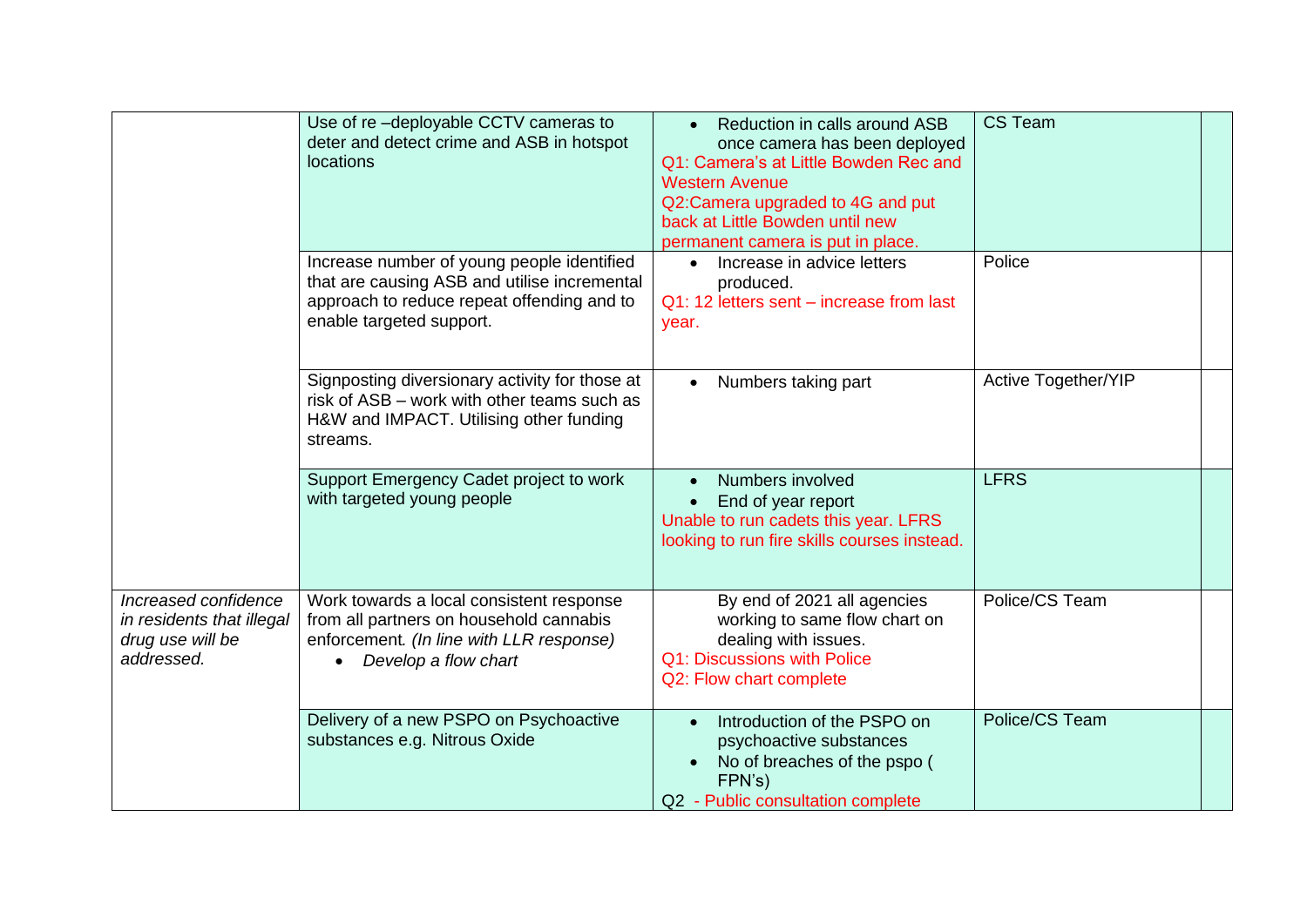|                                                                                             |                                                                                                                                                                                                                                                                                                                                                                        | Q2: Report to Cabinet sept<br>Q3 - implementation October                                                                                                                                                                                                                                                                                                 |                     |  |
|---------------------------------------------------------------------------------------------|------------------------------------------------------------------------------------------------------------------------------------------------------------------------------------------------------------------------------------------------------------------------------------------------------------------------------------------------------------------------|-----------------------------------------------------------------------------------------------------------------------------------------------------------------------------------------------------------------------------------------------------------------------------------------------------------------------------------------------------------|---------------------|--|
| Work with targeted<br>groups to reduce road<br>incidents involving the<br><b>Fatal Four</b> | Develop an approach targeting at risk<br>audiences to give them better advice and<br>support about reducing their risks of being<br>involved in road incidents, E.G.<br>Visits to 6 <sup>th</sup> form<br>Information packs to new drivers<br>Promote the drive safe campaign<br>Promote brakes road safety week<br>Individual liaison<br>Events by LFRS when possible | Number of local Awareness<br>$\bullet$<br>events planned for future as not<br>possible during gov restrictions<br>Number of schemes planned.<br>Reduction in the number of<br>casualties on the roads<br>measured by LFRS<br>Q2 - newsletter to all schools<br>about road safety campaigns for<br><b>Upcoming Q3 period. Road</b><br>safety week November | <b>HDC and LFRS</b> |  |
|                                                                                             | LFRS run Fatal Four events in High Schools                                                                                                                                                                                                                                                                                                                             | Opportunity to run fatal four<br>$\bullet$<br>session in all senior schools<br>achieved.<br>Numbers attended<br>Q1: delayed due to Covid<br>Q2: Looking to produce Green Cross<br>Code film in Lutterworth school                                                                                                                                         | <b>LFRS</b>         |  |
|                                                                                             | <b>Biker Down course</b><br>Pop-up or Bite size.                                                                                                                                                                                                                                                                                                                       | Run Course in 2021/22.<br>Number of attendees<br>Q2: Biker safe Course ran in August<br>Q3: Biker Safe course in October                                                                                                                                                                                                                                  | <b>LFRS</b>         |  |
| <b>Targeted locations</b>                                                                   | Identify top 3 locations where fatal four<br>incidents have occurred and feed into other<br>strands to target initiatives                                                                                                                                                                                                                                              | Analyse current incident data<br>$\bullet$<br>and identify top 3 - .<br>Number of in initiatives taken<br>place<br>Reduction in number of<br>incidents.                                                                                                                                                                                                   | Police & LFRS       |  |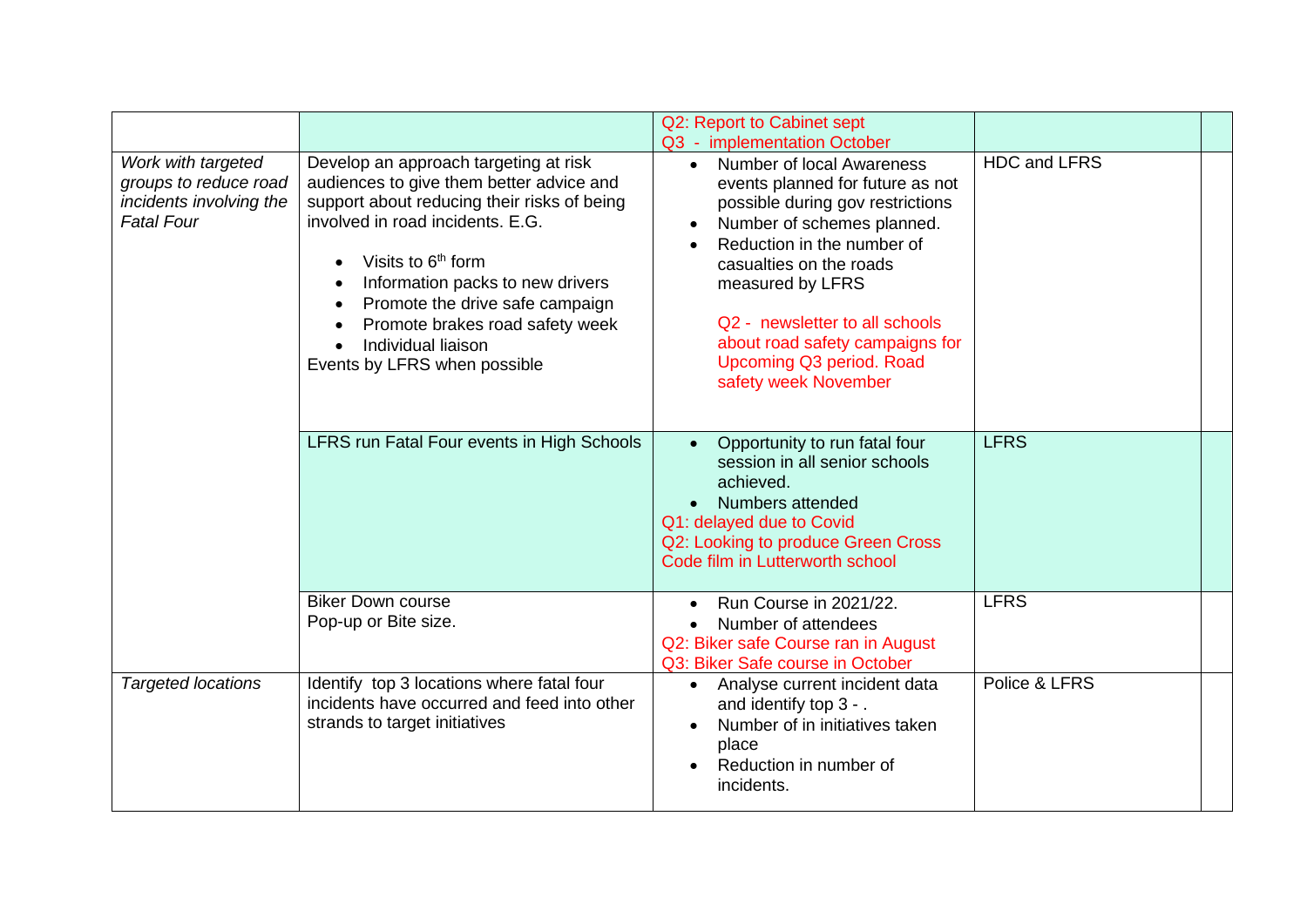|                                                                                                                                                                                                                                                                       |                                                                                                                                                                                                                                                                                                              | Data received from fire service<br>of most frequent incidents<br>attended by fire - looking to<br>widen scope.<br>8 local areas have enquired<br>about community speedwatch                                                                                                   |                       |  |
|-----------------------------------------------------------------------------------------------------------------------------------------------------------------------------------------------------------------------------------------------------------------------|--------------------------------------------------------------------------------------------------------------------------------------------------------------------------------------------------------------------------------------------------------------------------------------------------------------|-------------------------------------------------------------------------------------------------------------------------------------------------------------------------------------------------------------------------------------------------------------------------------|-----------------------|--|
| Youth Inclusion<br>Project:                                                                                                                                                                                                                                           | The purpose of this support, which will be in<br>the form of intensive one to one mentoring,<br>will be to integrate the young person into<br>opportunities/activities which will enhance<br>the young persons future potential to avoid<br>becoming NEET.                                                   | • Number of high risk first time<br>entrants attending sessions<br>• Number of deter young<br>offenders attending sessions<br>• Demographics of attendees<br>• Qualitative information on<br>progress<br>• Examples of cases                                                  | LCC - separate report |  |
| Maximise compliance<br>with COVID-19<br>requirements and<br>minimise the spread<br>of the virus<br>Maximise the safety<br>and well-being of<br>individuals engaging<br>in NTE<br>Minimise harmful<br>behaviours, such as<br>violence and ASB,<br>arising from the NTE | Delivery of separate NTE Recovery Plan<br>which includes:<br>reopening of the night time economy to<br>consider any potential increase in anti-social<br>behaviour and pubic disorder<br>As a partnership work towards the Purple<br>Flag standards of safety and intervention in<br>the Night time economy. | Number of incidents/asb during 2021/22<br>at same level of lower than 2020/21<br>Review completed of current offer to the<br>NTE against Purple flag standards<br>complete.<br>A separate Action Plan was run with<br>regular County and local NTE meetings<br>throughout Q1. | <b>HDC</b>            |  |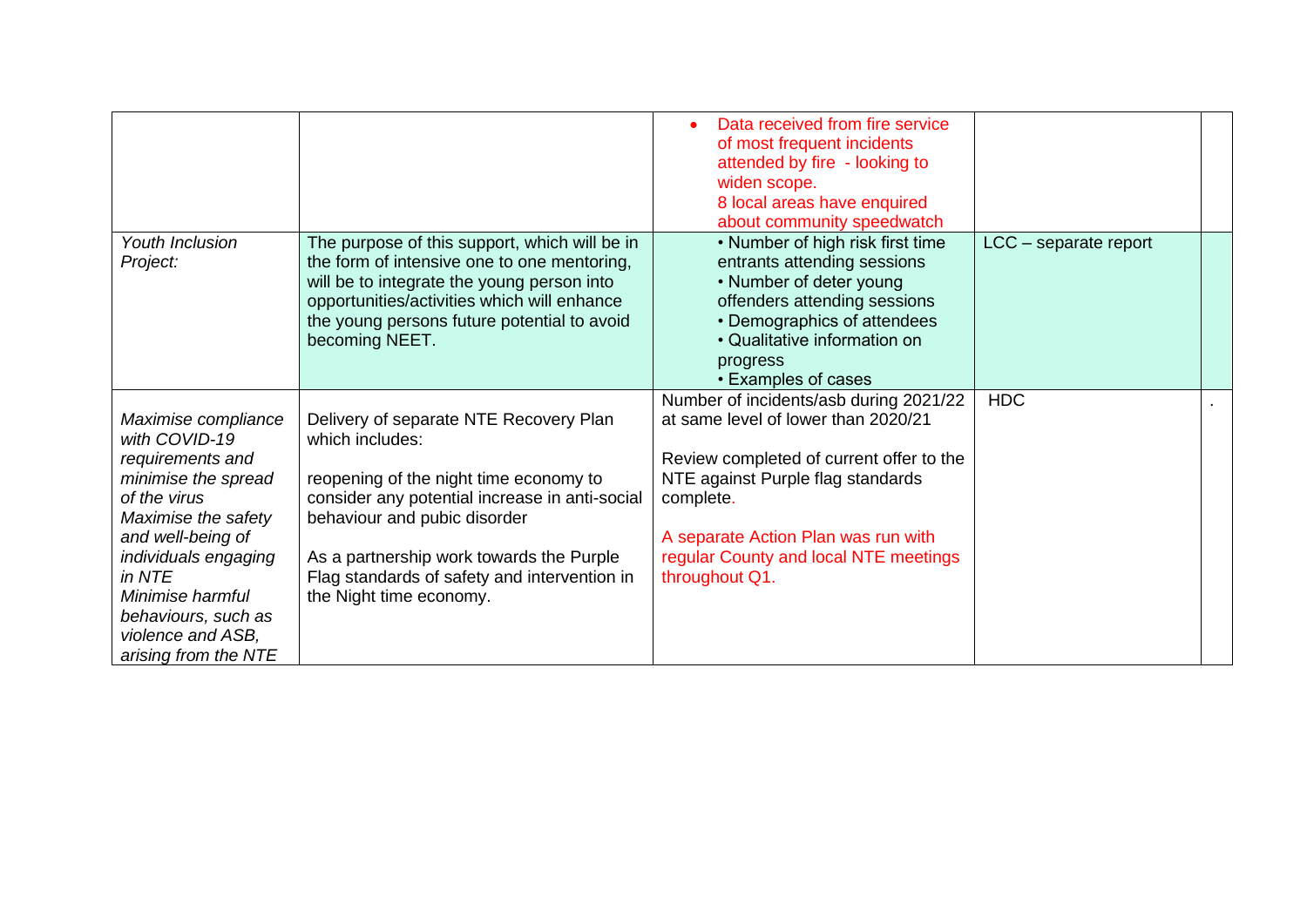| <b>Priority 3</b><br><b>Headline Indicator</b>                                | Property: To help support and advise our communities on taking personal responsibility, by promoting<br>good practices and using partnership resources to reduce property based crime.<br><b>Focussing on:</b><br><b>Rural Crime</b> – including theft and trespass.<br>$\circ$<br>Theft from motor vehicles<br>$\Omega$<br><b>Burglary</b><br>$\circ$<br>Criminal Damage & arson<br>$\circ$<br><b>Cybercrime and scams</b><br>$\circ$ |                                                                                                                                                                              |                   |  |
|-------------------------------------------------------------------------------|----------------------------------------------------------------------------------------------------------------------------------------------------------------------------------------------------------------------------------------------------------------------------------------------------------------------------------------------------------------------------------------------------------------------------------------|------------------------------------------------------------------------------------------------------------------------------------------------------------------------------|-------------------|--|
|                                                                               | Numbers of SAC offences                                                                                                                                                                                                                                                                                                                                                                                                                |                                                                                                                                                                              |                   |  |
| <b>Links with other</b><br>plans                                              | OPCC plan 2017-20 - visible policing                                                                                                                                                                                                                                                                                                                                                                                                   |                                                                                                                                                                              |                   |  |
| <b>Funding</b>                                                                |                                                                                                                                                                                                                                                                                                                                                                                                                                        |                                                                                                                                                                              |                   |  |
| Objective                                                                     | <b>Action</b>                                                                                                                                                                                                                                                                                                                                                                                                                          | <b>Success Measure</b>                                                                                                                                                       | Lead              |  |
| Raise awareness of<br>issues of greatest<br>concern to the rural<br>community | Raise the profile of self-help crime reduction<br>schemes such as Rural watch, including Horse<br>watch and Heritage watch schemes<br>throughout Harborough District.                                                                                                                                                                                                                                                                  | Increase in sign ups to<br>$\bullet$<br>Neighbourhood link<br>Increase engagement in schemes<br>$\bullet$                                                                    | Police and HDC CS |  |
|                                                                               | <b>Rural Crime event</b>                                                                                                                                                                                                                                                                                                                                                                                                               | Complete annual rural crime<br>event in early 2022.<br>Increase attendance.<br>Q4: Jan or Feb 2022                                                                           | CS Team           |  |
|                                                                               | Run a specific campaign around Countryside<br>Code with relaxing of Gov regulations around<br>Covid.                                                                                                                                                                                                                                                                                                                                   | • Campaign run in 2021<br>Decrease in complaints - if Rural<br>Crime can be measured.<br>Q1: Articles in newsletters<br>Article in school newsletter<br>Article in speak out | CS Team           |  |
|                                                                               | Run a yearly rural crime week in line with the<br>National week of action - (in Leics Police<br><b>Rural Crime Strategy)</b>                                                                                                                                                                                                                                                                                                           | • Rural crime week successes<br><b>Awaiting date</b>                                                                                                                         | Police            |  |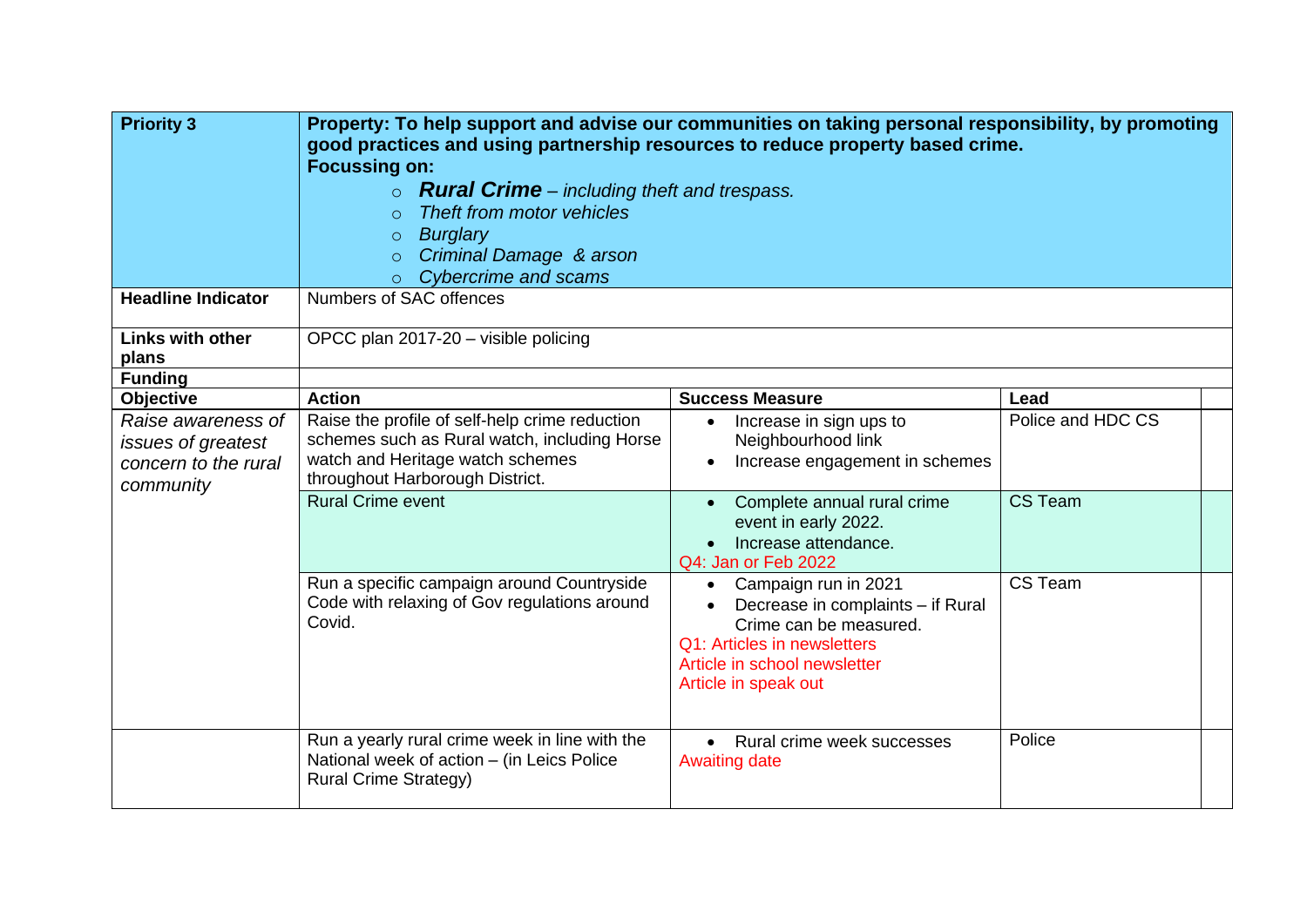| Increase public<br>confidence around<br>enforcement of rural | Run a number of joint operations with police<br>and HDC officers as part of Op Arable.                                                                                                                                                                             | Number of operations<br>Q1: joint operation with HDC ES and<br><b>Police</b>                                                                                                                                                                                          | Police          |
|--------------------------------------------------------------|--------------------------------------------------------------------------------------------------------------------------------------------------------------------------------------------------------------------------------------------------------------------|-----------------------------------------------------------------------------------------------------------------------------------------------------------------------------------------------------------------------------------------------------------------------|-----------------|
| crime                                                        | Specific Rural Crime item on JAG Agenda                                                                                                                                                                                                                            | Number of actions taken<br>$\bullet$<br>Now standing item on JAG<br>Press release and newsletters warning<br>about rural hay stack arsons -<br>Crime stoppers reward for this and<br>Operation Clock joint initiative police and<br>fire Northants and Leicestershire | Police          |
| Work to reduce<br>domestic burglary<br>within the District   | Identify trends and location for Domestic<br>Burglary and implement campaigns to reduce<br>incidents.<br>Awareness campaign around shed<br>$\bullet$<br>theft and allotments - via social media.<br>Would he Nick It<br>Holiday awareness part of Safer<br>Summer. | <b>Reduction in shed breaks</b><br>Reduction in Burglary figures<br>Q2: Safer Summer media campaign<br>Burglary figures down Qtr 1 ytd from 83<br>in 2020 to 43 - 2021                                                                                                | Police          |
|                                                              | Safer Streets.<br>Increase in CCTV coverage for Lutterworth/<br>ANPR and Target Hardening.<br>Will include 2 x newsletters to target area.                                                                                                                         | Q2: Target Hardening started in July.                                                                                                                                                                                                                                 | CS Team /Police |
| Work to reduce Theft<br>from motor vehicles                  | Identify trends and location for car crime and<br>implement campaigns to reduce incidence.<br>Provision of target hardening advice                                                                                                                                 | Number of campaigns<br>Reduction in incidents<br>Vehicle crime down ytd Qtr 1 from 99 to<br>70 (-29%)                                                                                                                                                                 | Police          |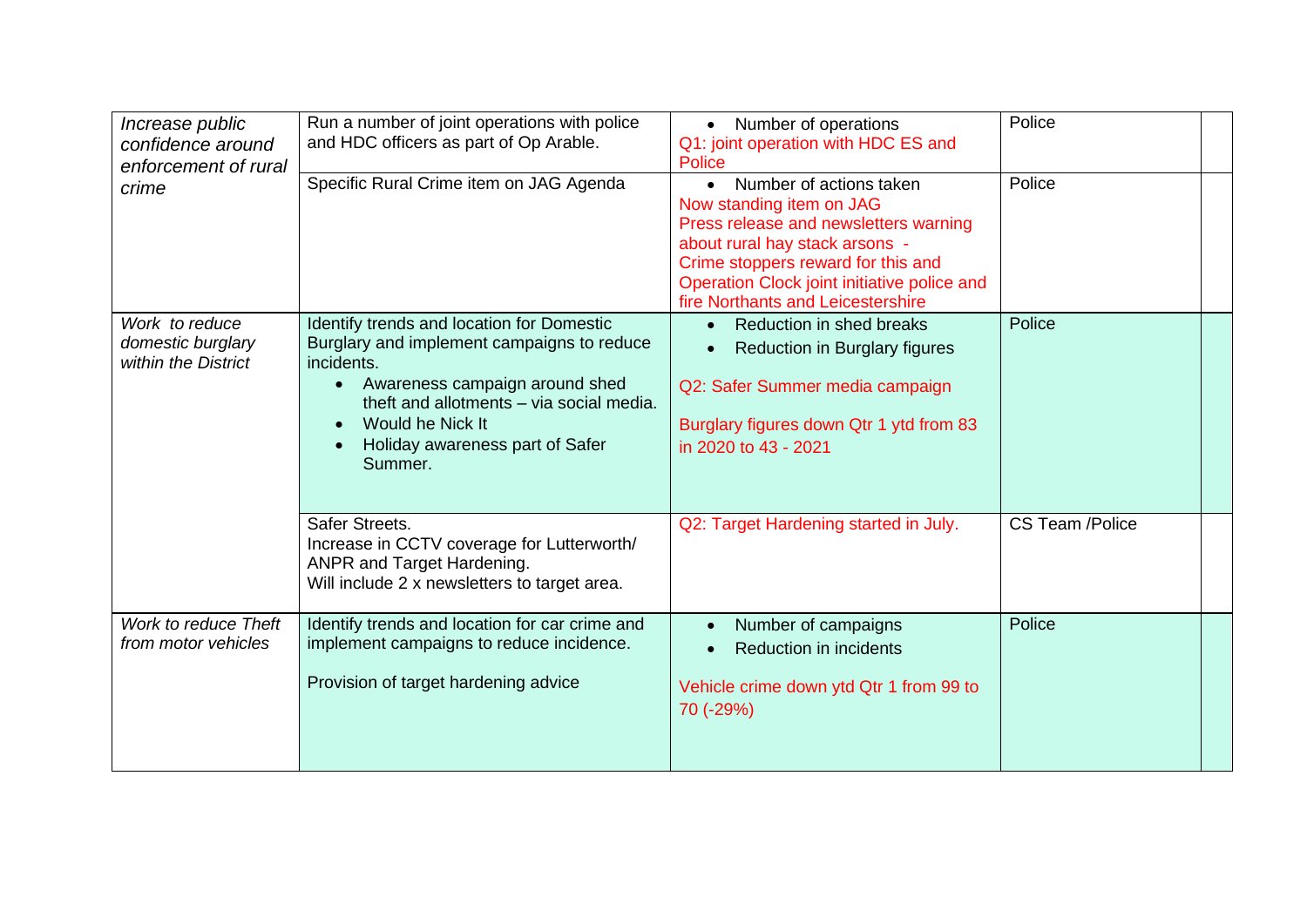|                                               |                                                                                                                                                                                                                                                                                                    | Q2: Provision of anti-theft numberplate<br>screws and faraday bags as part of Safer<br><b>Streets for Lutterworth</b>                                                                                                                                                                                                      |                    |  |
|-----------------------------------------------|----------------------------------------------------------------------------------------------------------------------------------------------------------------------------------------------------------------------------------------------------------------------------------------------------|----------------------------------------------------------------------------------------------------------------------------------------------------------------------------------------------------------------------------------------------------------------------------------------------------------------------------|--------------------|--|
| <b>Reduction in Rural</b><br>Arson attacks.   | Engagement with farms to provide advice on<br>protecting property from arson attacks. Helping<br>to educate the rural community about fire<br>safety. Villages and communities that are<br>situated further away from our stations will be<br>targeted for fire safety advice and smoke<br>alarms. | Increased awareness of risks and<br>$\bullet$<br>association actions completed.<br>Number of farms contacted<br>Q2: Article in police beat newsletter,<br><b>Members and Parish newsletters</b><br>Social media campaign with northants<br>and crime stopper campaign for arson<br><b>Haystack fires - Operation Clock</b> | <b>LFRS/Police</b> |  |
|                                               | Cross border work enforcement with Northants<br>to address arson attacks                                                                                                                                                                                                                           | Reduction in offences<br>Launched operation clock                                                                                                                                                                                                                                                                          | <b>LFRS/Police</b> |  |
| Reduce incidents of<br>Criminal Damage.       | Analysis of Criminal damage incident types to<br>see if they can be addressed through a<br>response fund.                                                                                                                                                                                          | Identify top 3 types of locations<br>$\bullet$<br>and develop comms plan to<br>combat these incidents.                                                                                                                                                                                                                     | Police             |  |
| Raise awareness of<br>cybercrime and<br>scams | Use Social media and other communications<br>to keep people up to date with the current<br>cybercrime risks and scams and ways to keep<br>themselves safe -see separate Cybercrime<br>plan.                                                                                                        | Number of campaigns<br>Increase in numbers reached via<br>social media                                                                                                                                                                                                                                                     | <b>HDC CS team</b> |  |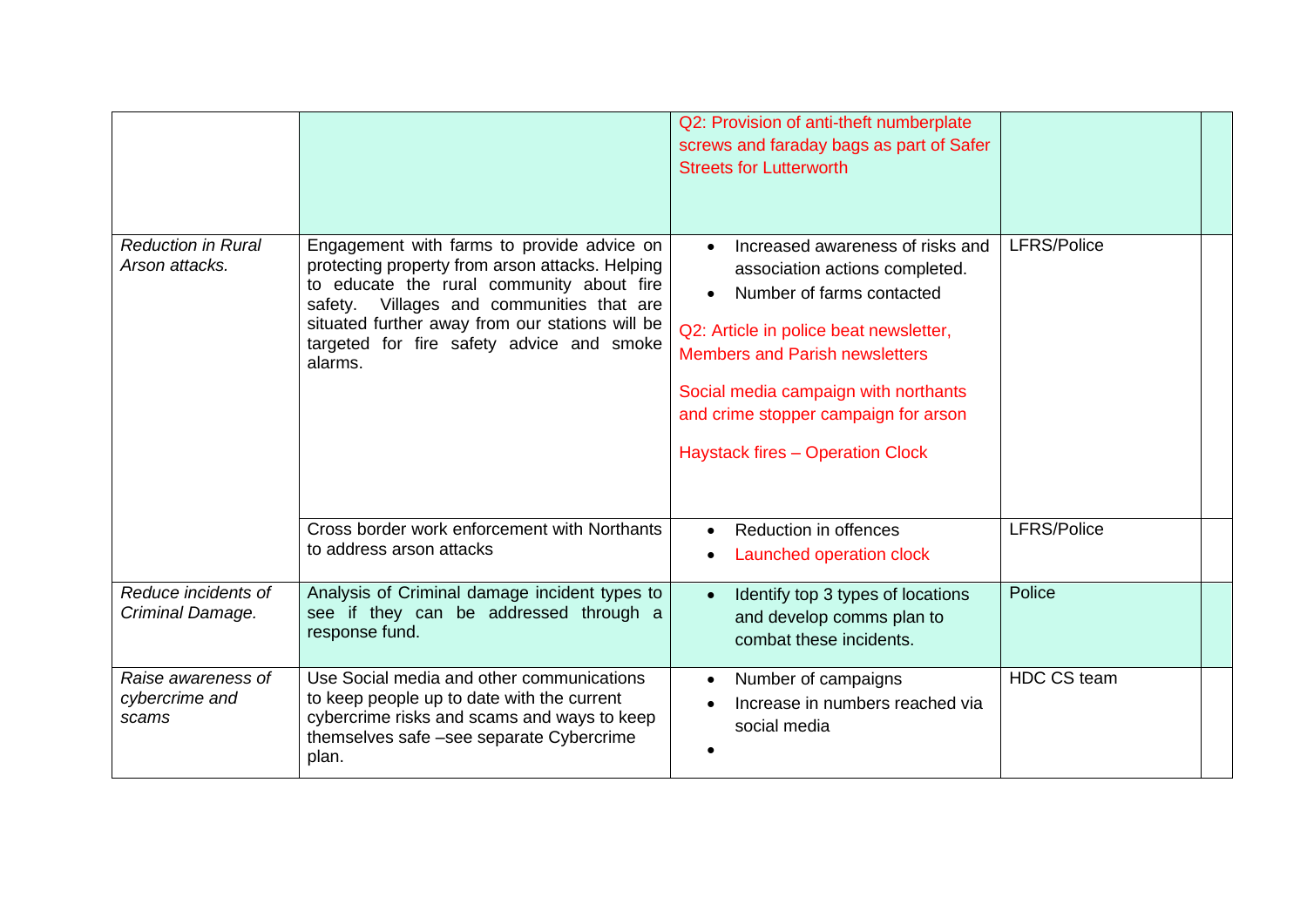|  | Ongoing campaigns during covid about<br>covid scams                   |  |
|--|-----------------------------------------------------------------------|--|
|  | Holiday advice went out in all channels<br>and lutterworth newsletter |  |
|  | Upcoming antibullying and Niceness day                                |  |

**Cross cutting priorities**

- **To prevent and raise awareness of the effects of substance misuse**
- **To increase community engagement and cohesion across the District and reduce fear of Crime.**
- **Encourage the legitimate sharing of information between agencies.**

## *As well as the priorities chosen to support the plan the HCSP business as usual plan will include -*

- *Participation in multi-agency initiatives across LLR – including Modern Slavery intensification week, Prevent Awareness and Protect messages.*
- *Enforcement of ASB legislation using County Incremental Approach*
- *The Partnership approach to ASB legislation continues to be enforced across LLR and there is training on this every 6 months for new and a refresher for existing staff.*
- *Recording and identification of repeat victims using Countywide Sentinel ASB system*
- *Safeguarding of vulnerable residents through partners own procedures*
- *All partners have communication plans to compliment the CSP work.*
- *Multi-agency case meetings and targeted enforcement through Joint Action Group and Housing Liaison meetings.*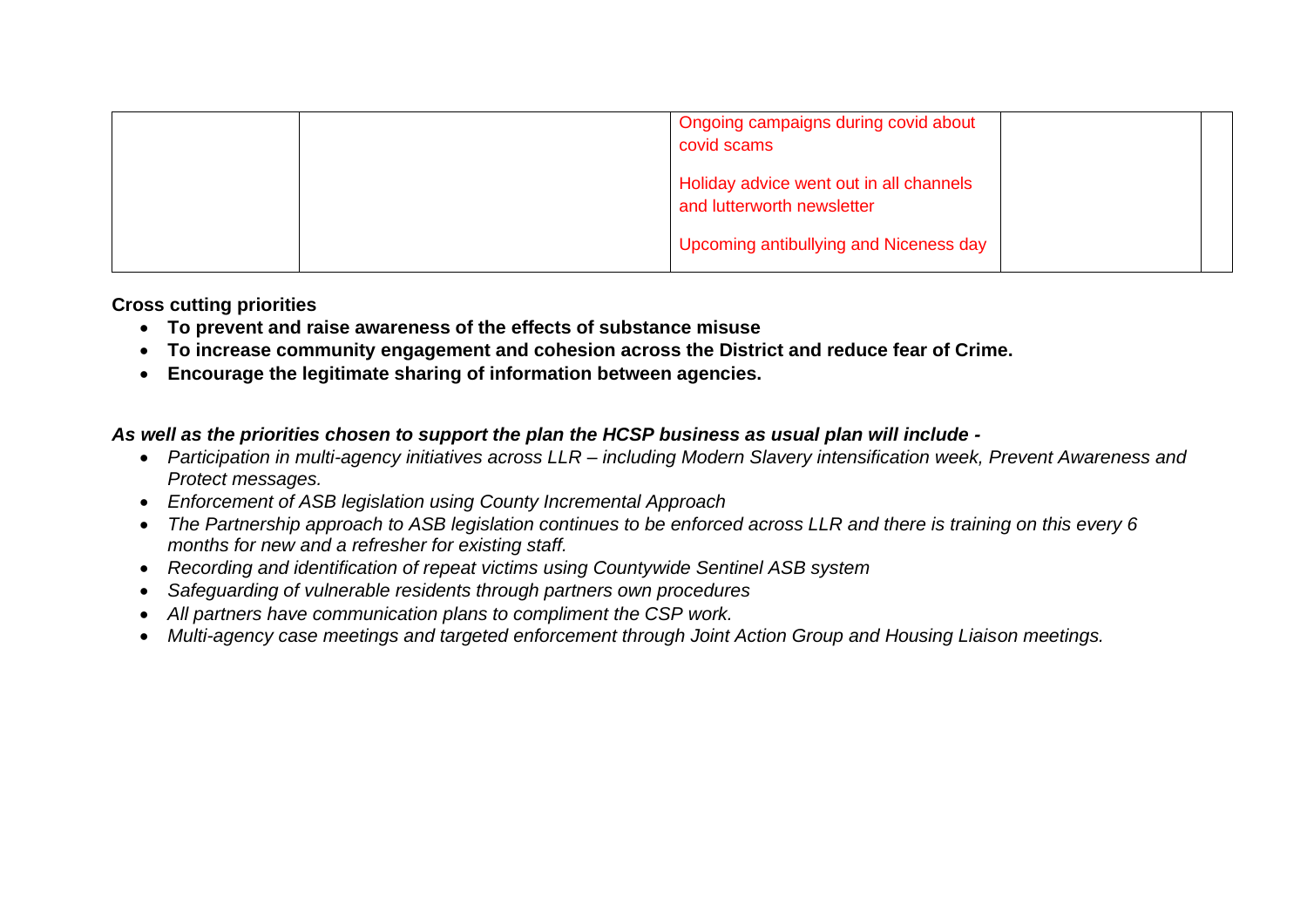## **Community Safety Communication and Engagement Plan**

| <b>Description</b>                                                                                                                                 | <b>Audience</b>                          | <b>Channels</b>                                                              | Owner                 | <b>Deadline</b>                       |
|----------------------------------------------------------------------------------------------------------------------------------------------------|------------------------------------------|------------------------------------------------------------------------------|-----------------------|---------------------------------------|
| Monthly updates on CSP                                                                                                                             | <b>HDC Members and</b><br>via Newsletter | Via Communications Team, HDC                                                 | CS Team               | 7 days after<br><b>JAG</b>            |
| Monthly updates to CSP Chair                                                                                                                       | <b>CSP Chair</b>                         | Via Cabinet Member report                                                    | <b>CS Manager</b>     | <b>Monthly</b>                        |
| Monthly newsletter to Parishes (at<br>moment fortnightly)                                                                                          | <b>Parishes</b>                          | Email<br>(via Parish Liaison)                                                | CS Team               | Monthly                               |
| <b>Police Beat newsletters</b>                                                                                                                     | <b>Residents</b>                         | Email - social media - neighbourhood link                                    | Police                | Monthly                               |
| <b>Residents Newsletter</b>                                                                                                                        | Residents                                | Email - social media (via HDC Comms)                                         | CS Team               | <b>Monthly</b>                        |
| All partners to communicate relevant<br>emerging issues and incidents that are<br>likely to be in the media, so all partners<br>are kept informed. | All                                      | Via telephone or email to relevant partners.<br>Strategy Group updates.      | All                   | As required.                          |
| Website updates - highlighting<br>campaigns, hotspots, any CSP local<br>action etc                                                                 | All                                      | On HDC website.                                                              | R Woods               | Monthly<br>updates and<br>as required |
| monthly Action Plan updates to PCC.<br>(awaiting new process)                                                                                      | <b>PCC</b>                               | <b>OPCC</b><br><b>Commissioning and Contracts Officer</b>                    | Sarah Pickering       | 14 days after<br>end of quarter.      |
| Press releases to coincide with<br>campaigns or notable achievements (to<br>include Parish Councils)                                               |                                          | Via Communications Team, HDC<br>and Police Comms/ LFRS Comms                 |                       | As required                           |
| HDC Annual Parish Liaison Meeting -<br>attendance of partners                                                                                      | <b>Parish Councils</b>                   | Physical or Virtual meeting                                                  | CS Team               | November                              |
| Community engagement through high<br>profile/ visibility of CSP at community<br>events across district                                             | <b>Residents</b>                         | e.g. Carnivals and large events - This will depend<br>on Covid restrictions. | <b>Delivery Group</b> | As required                           |